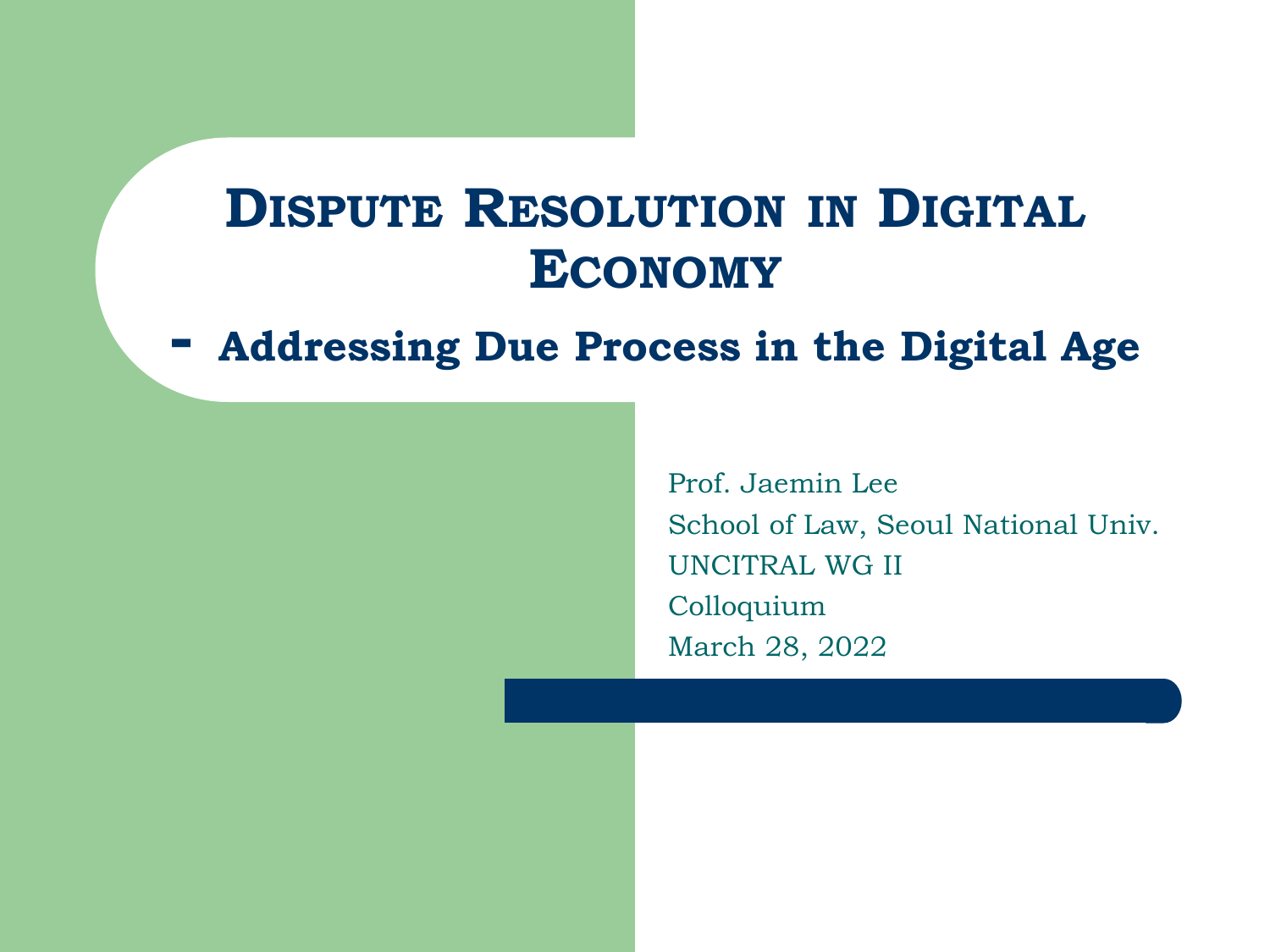# **Developing DRDE Norms**

- ⚫ New experiments taking place
	- Wide spread of digital economy
	- Further facilitated by the pandemic
- ⚫ Norms are still in an early stage, though
	- *Ad hoc* basis
	- Fragmented approach
- ⚫ Systemic contemplation needed for:
	- Harmonized future guidance
	- Facilitation of dispute resolution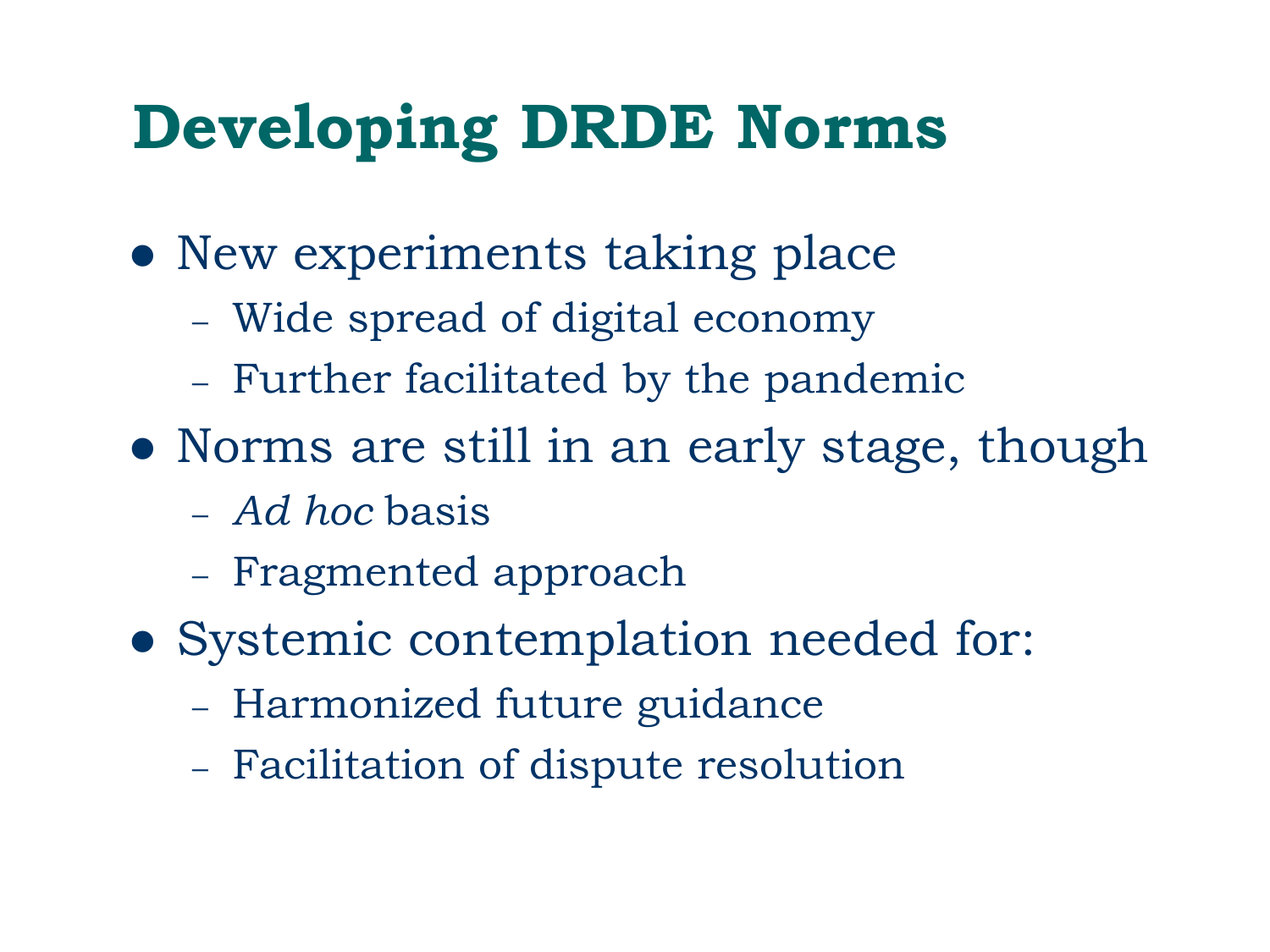## **DRDE: Questions to be Asked**

### ⚫ Reality Assessment

- Demand from the market?
- What exactly is being demanded?
- ⚫ Legislative Propriety
	- Suitable for a legislative project?
	- How to separate technical issues from scope?
- ⚫ Feasibility Test
	- Can be completed in 2-3 years?
	- What topics to be prioritized?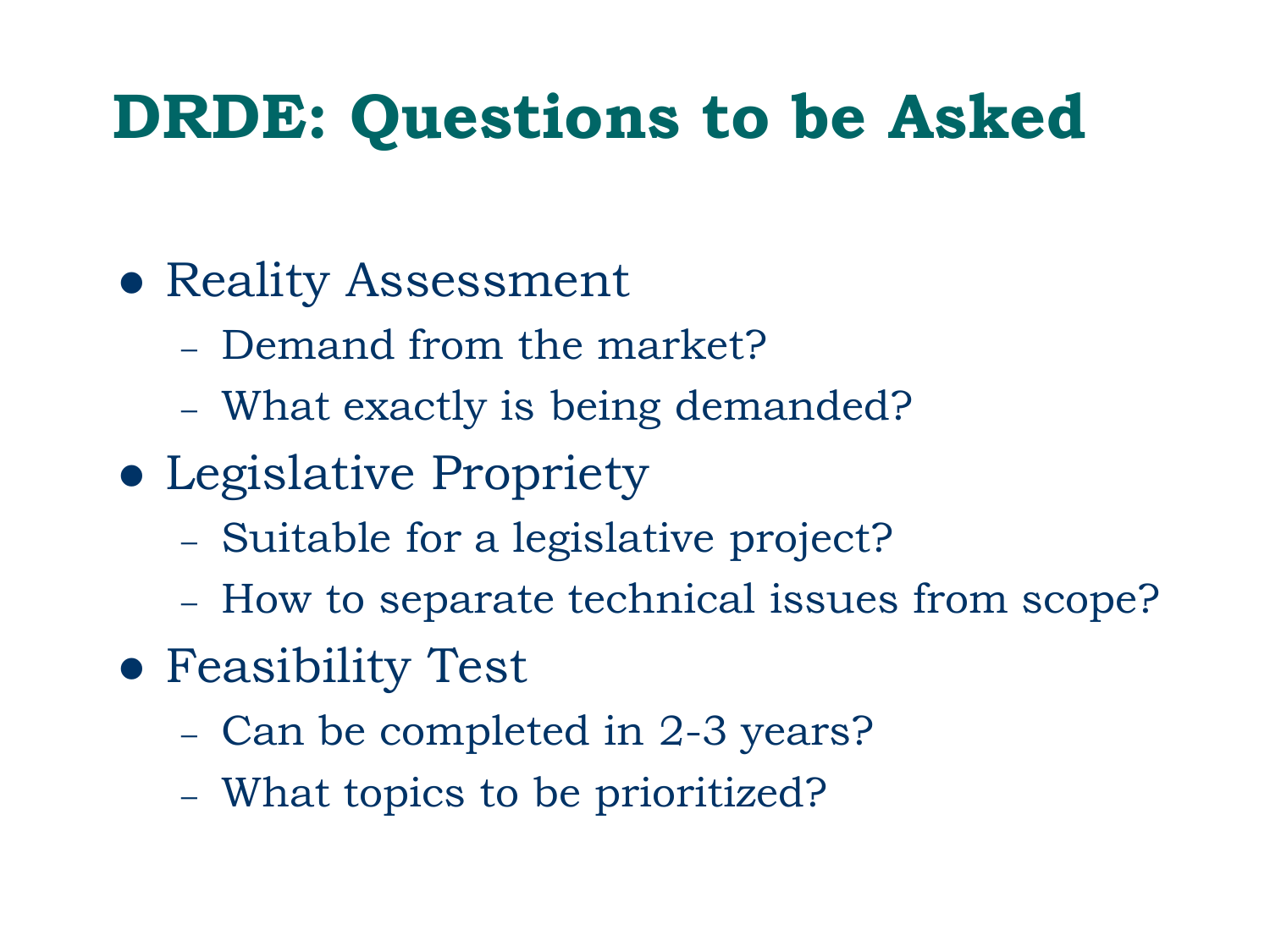## **DRDE: Remaining Challenges**

- ⚫ Ensuring Due Process
	- Integrity as a dispute settlement mechanism
	- Convenience vs. due process
- ⚫ Technology Divide
	- Fast development and adoption of new technologies
	- Different levels of technology absorption & application
- Practical Challenge
	- Sorting out inherent & embedded difficulties
	- The terms and scope should be clear
- Data protection
	- Enhanced sensitivity for data security
	- Diverse views on data protection